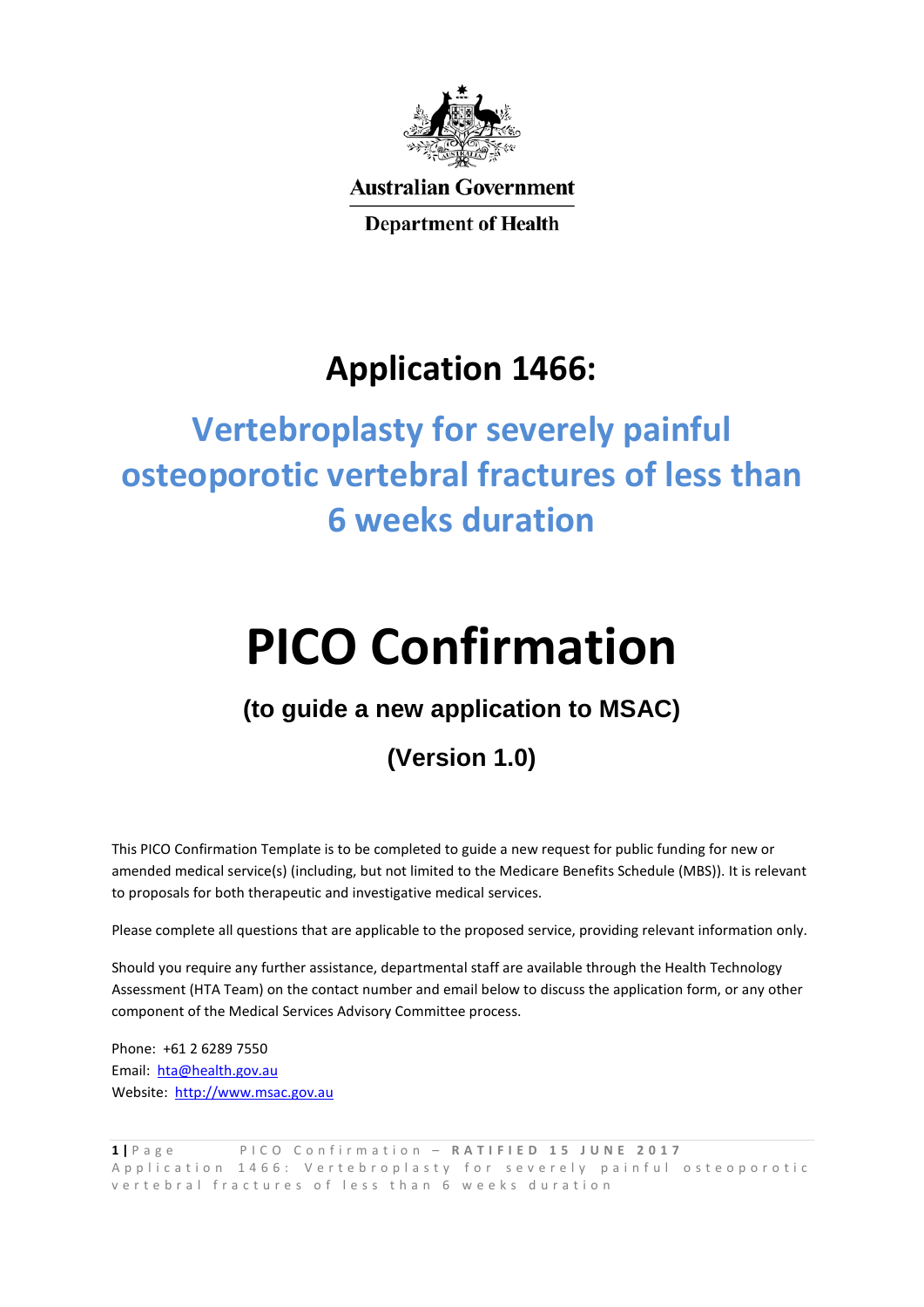#### *Version Control*

#### **Document History**

| <b>Version Number</b> | Date Changed  | <b>Author</b> | <b>Reason for Change</b>       |
|-----------------------|---------------|---------------|--------------------------------|
| 0.1                   | 10 March 2016 | MSAC Reforms  | Final template for publication |
| 0.2                   | 19 May 2016   | MSAC WEB      | Accessibility compliance       |

#### **Document Approval**

| <b>Version Number</b> | <b>Date Changed</b> | <b>Author</b> | <b>Reason for Change</b>     |  |
|-----------------------|---------------------|---------------|------------------------------|--|
| 1.0                   | 19 May 2016         | MSAC Web      | Template released for online |  |
|                       |                     |               | publication                  |  |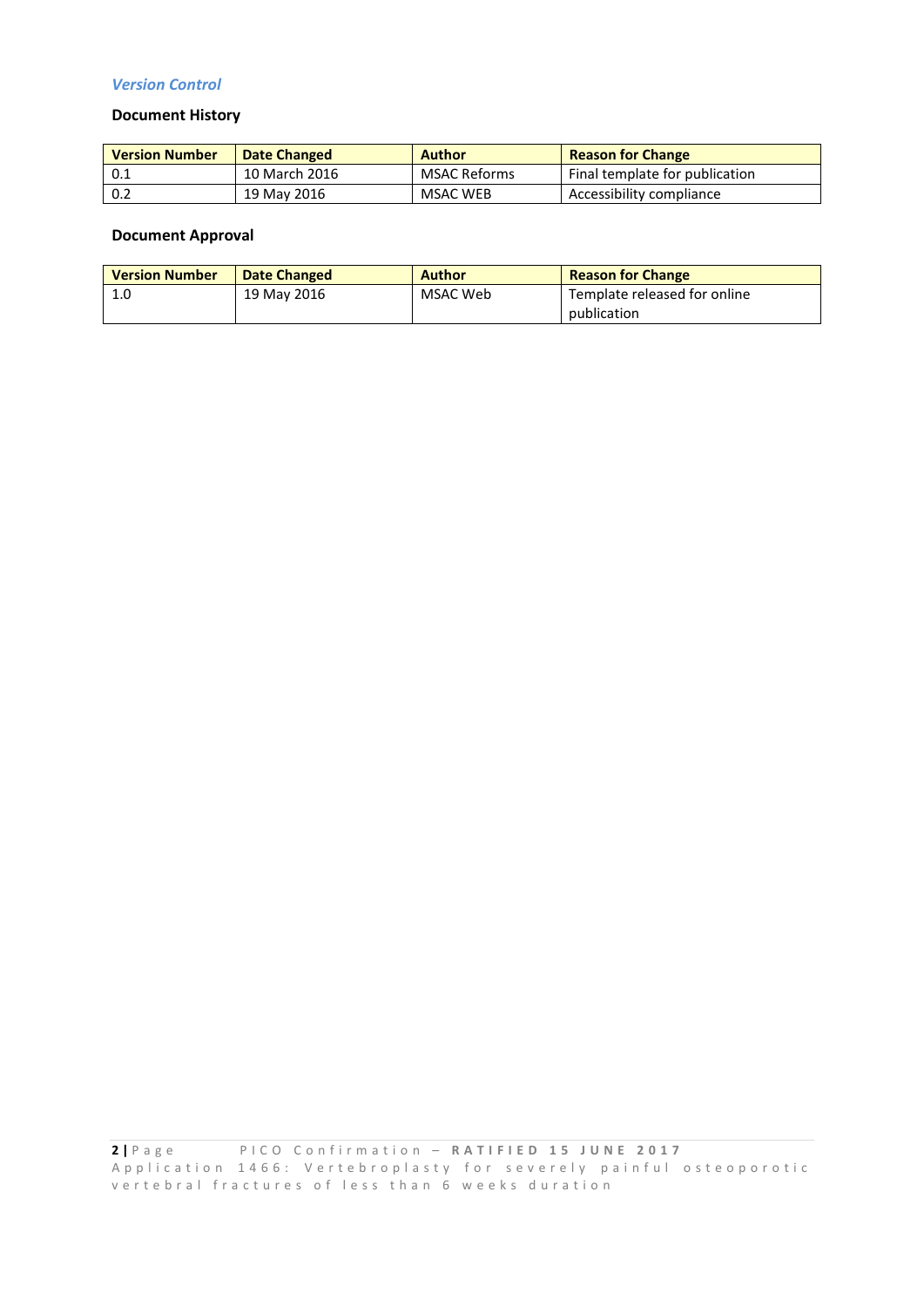*Summary of PICO criteria to define the question to be addressed in an Assessment Report to the Medical Services Advisory Committee (MSAC)*

| Component       | <b>Description</b>                                                                                                                                                                                                                                                                                                                                                                                                                                                                                                                                                                      |  |  |  |  |
|-----------------|-----------------------------------------------------------------------------------------------------------------------------------------------------------------------------------------------------------------------------------------------------------------------------------------------------------------------------------------------------------------------------------------------------------------------------------------------------------------------------------------------------------------------------------------------------------------------------------------|--|--|--|--|
| Patients        | Patients with severely painful osteoporotic vertebral fractures of less than 6                                                                                                                                                                                                                                                                                                                                                                                                                                                                                                          |  |  |  |  |
|                 | weeks duration not responding to conservative medical therapy (opioids)                                                                                                                                                                                                                                                                                                                                                                                                                                                                                                                 |  |  |  |  |
| Intervention    | Vertebroplasty performed in a non-mobile fluoroscopy suite using local                                                                                                                                                                                                                                                                                                                                                                                                                                                                                                                  |  |  |  |  |
|                 | anaesthesia                                                                                                                                                                                                                                                                                                                                                                                                                                                                                                                                                                             |  |  |  |  |
| Comparator      | Intensified and extended conservative medical therapy                                                                                                                                                                                                                                                                                                                                                                                                                                                                                                                                   |  |  |  |  |
| <b>Outcomes</b> | <b>Safety Outcomes</b><br>Mortality<br>٠<br>New fracture incidence<br>$\blacksquare$<br>Adverse events associated with vertebroplasty<br>Adverse events associated with opioid use (eg falls, confusion, nausea,<br>٠<br>constipation drug dependency)<br>Adverse events associated with progressive fracture compression and<br>٠<br>retropulsion<br><b>Clinical Effectiveness Outcomes</b><br>Reduction in pain, short- and long- term<br>٠<br>Reduced disability, short- and long- term<br>٠<br>Quality of life scores, short- and long-term<br>٠<br>Reduced fracture deformity<br>٠ |  |  |  |  |
|                 | Reduced duration of hospital stay<br>٠<br>Reduced analgesic, namely opiate, use<br>٠                                                                                                                                                                                                                                                                                                                                                                                                                                                                                                    |  |  |  |  |
|                 | Improved mobility<br>$\blacksquare$                                                                                                                                                                                                                                                                                                                                                                                                                                                                                                                                                     |  |  |  |  |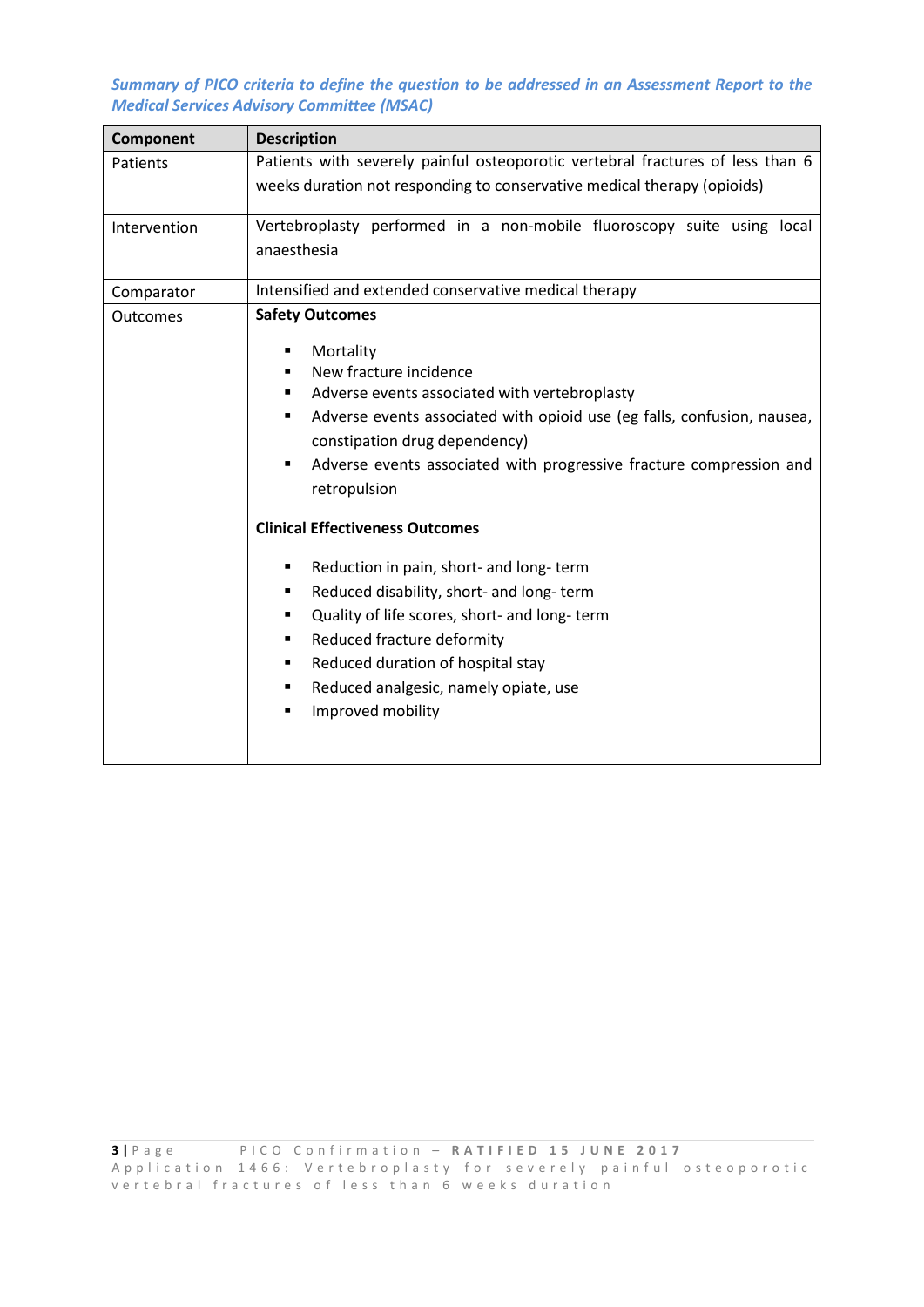#### **Population**

The population for this application is patients with acute severe back pain (numerical rating scale  $[NRS<sup>1</sup>] \ge 7/10$  $[NRS<sup>1</sup>] \ge 7/10$  $[NRS<sup>1</sup>] \ge 7/10$ ) due to osteoporotic vertebral fracture with duration of less than six weeks where pain is not adequately controlled by medical therapy. The initial proposed population was patients aged 60 years and over, based on the trial population. In light of the incidence of osteoporotic vertebral fracture being so small for patients aged less than 60 years, the proposed age restriction has been removed, but should be considered during the assessment.

Vertebroplasty has been the focus of two previous MSAC reviews. The service was previously listed on the Medicare Benefits Schedule (MBS) to receive funding on an interim basis after MSAC Assessment 27 in 2005 (Medical Services Advisory Committee 2006). This listing was for:

- patients with painful osteoporotic vertebral compression fractures confirmed by diagnostic imaging and not controlled by conservative medical therapy and/or;
- **P** patients with pain from metastatic deposits or multiple myelomas in a vertebral body.

In November 2011 the procedure was removed from the MBS following MSAC Assessment 27.1 (Medical Services Advisory Committee 2011). This present application is for a proposal for public funding citing new evidence and includes a more specific population than the previous assessments.

In Australians over 50 years 144,000 fractures occurred due to osteoporosis or osteopenia in 2013. It is estimated that over the next 10 years, the total number of osteoporotic fractures will be over 1.6 million, including new and re-fractures (Osteoporosis Australia 2014). Ascertaining the spinal fracture rate in particular is more difficult as there is no universally accepted definition and a substantial proportion of these escape clinical diagnosis. It is reported that women around 60 years of age in the USA and Europe have approximately a two- to three-fold greater incidence of osteoporotic vertebral fractures than do men. The percentage prevalence of osteoporotic vertebral fractures for women by age group in Europe and Minnesota (USA) has been reported below (Cummings and Melton 2002).

| Age (years) | Europe (%) | Minnesota, |  |
|-------------|------------|------------|--|
|             |            | USA (%)    |  |
| 60-64       | 16.8       | 6.3        |  |
| 65-69       | 23.5       | 13.2       |  |
| 70-74       | 27.2       | 15.0       |  |
| 75-79       | 34.8       | 22.2       |  |

**Vertebral fracture prevalence data in women by age in Europe and Minnesota (USA) from population-based studies**

Most vertebral fractures are sub-clinical and do not present for medical therapy. A minority of fractures result in severe back pain that is exacerbated by standing or walking. A proportion of those

<span id="page-3-0"></span><sup>&</sup>lt;sup>1</sup> The NRS is used to assess pain, which involves assigning an ordinal score, usually from 0 = 'no pain' to 10 = 'worst pain imaginable', to describe the intensity of pain perceived by the patient.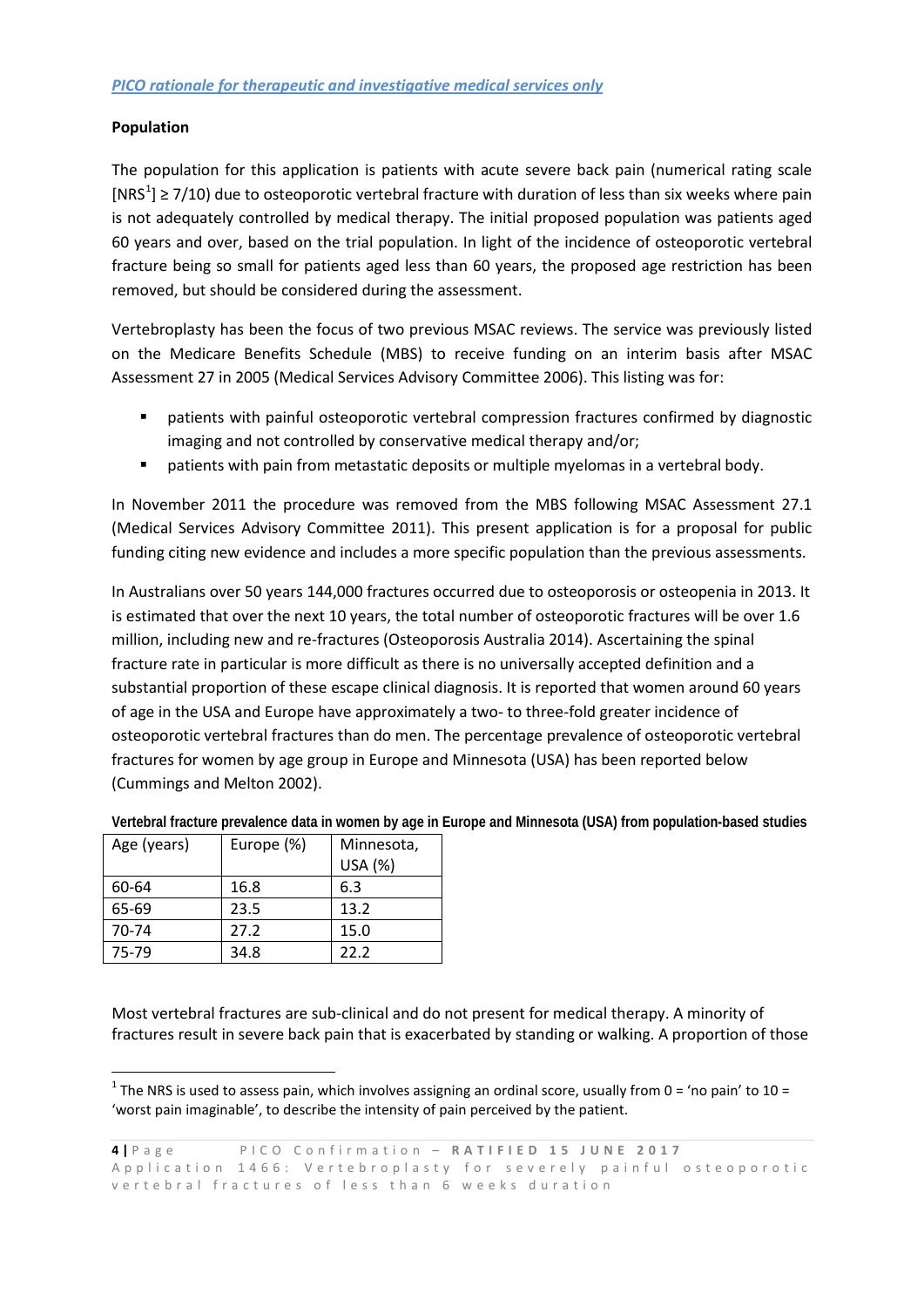have acute pain that cannot be managed with oral analgesics (Clark et al. 2016). It has been reported that one third of all vertebral compression fractures become chronically painful (Riggs and Melton 1995).

The applicant advises that the number of patients who would be eligible for vertebroplasty under the proposed items is a small proportion of the number of patients with osteoporotic fractures. Approximately half of eligible patients are expected to have been hospitalised due to the fracture while half are expected to have been treated as outpatients or be under the care of a GP.

The use of vertebroplasty in Australia has fluctuated over time. The most recent listing of vertebroplasty on the MBS (with broader population criteria than the proposed item) showed 645 claims in the 2010/11 financial year (Australian Government). Australian Institute of Health and Welfare (AIHW) data was first recorded for the procedure in 2004/05 when 571 patients underwent vertebroplasty (AIHW). The peak usage of the service was in 2008/09 when 995 patients underwent the procedure (AIHW). However, as the current application targets a smaller population than was eligible under previous MBS items, the annual use of the proposed MBS service is estimated to be less than that of previously listed items.

#### *Rationale*

The proposed population is based on the patient inclusion criteria used by the randomised controlled trial (RCT) conducted in response to MSAC assessment 27.1. The Vertebroplasty for Acute Painful Osteoporotic fractURes (VAPOUR) trial was a multicentre trial conducted in four centres in Sydney between 2011 and 2015 (Clark et al. 2016). It randomly assigned 120 patients to either vertebroplasty or a placebo method, in which patients underwent a sham procedure. The trial was funded by an unrestricted educational grant CareFusion Corporation (San Diego, CA, USA).

#### *Current approach*

Currently vertebroplasty is not reimbursed on the MBS and patients who need the procedure are paying for it out of pocket. There is still some use in the public system, with the most recent available AIHW data showing that 353 patients underwent vertebroplasty in 2013/14 (AIHW).

#### **Prior test (investigative services only)**

Not applicable.

#### **Intervention**

The proposed intervention is vertebroplasty performed in a non-mobile fluoroscopy suite. Vertebroplasty is the injection of acrylic cement into fractured vertebrae of the spine (Kallmes et al. 2009).

Most patients with severely painful fractures are seen by their general practitioner or alternatively present by ambulance to the emergency room of hospitals and are hospitalised. Medical specialists particularly aged care physicians, rheumatologists, endocrinologists, and spine surgeons may also consult the patient in this acute, early fracture phase. The patient has a spinal radiograph to confirm a fracture. The first line of management of vertebral fractures is conservative medical therapy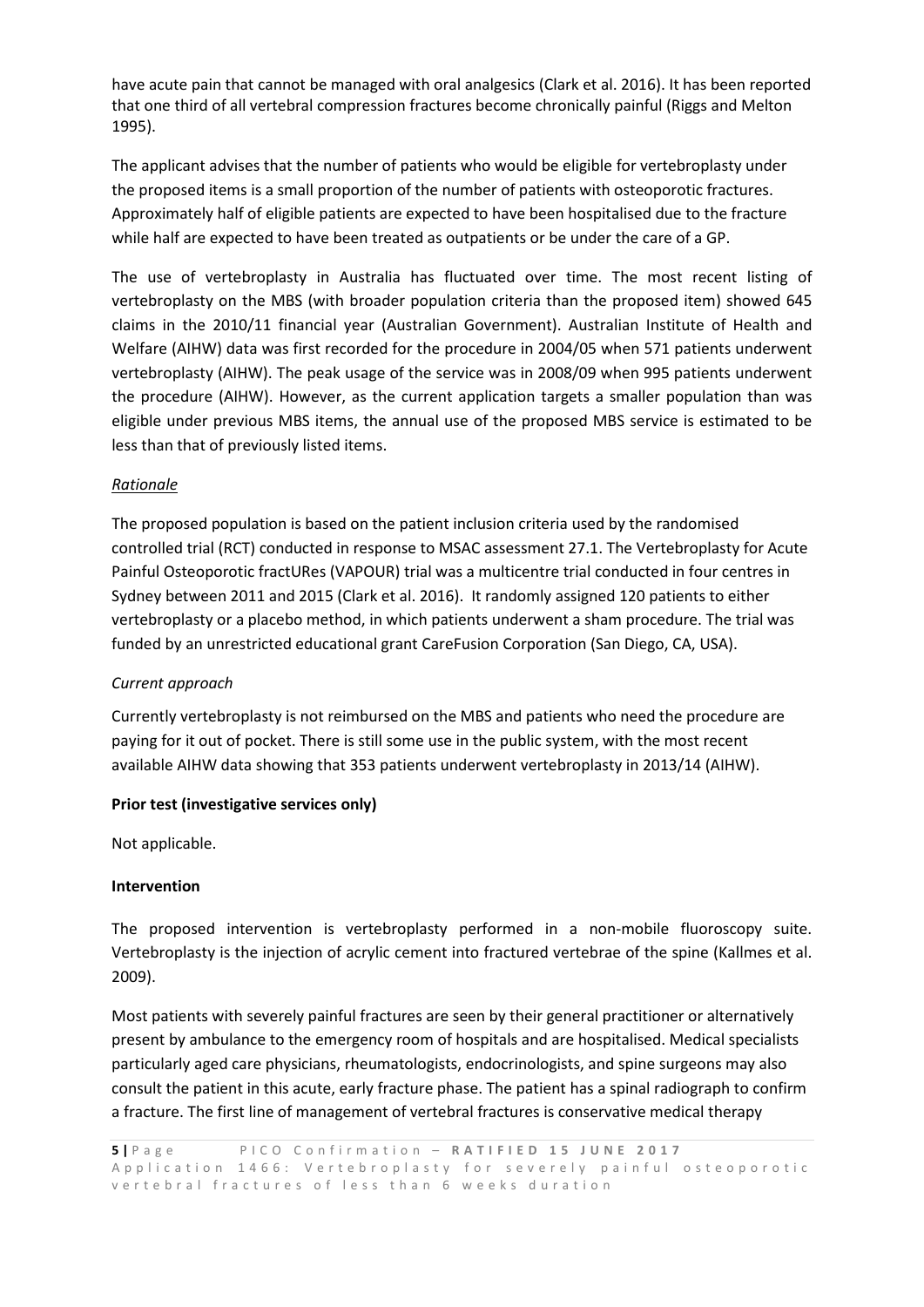(Diamond et al. 2006). In osteoporosis bone healing may be impaired, so if the patient experiences severe pain that does not respond to conservative management then vertebroplasty is considered. Suitable patients will then be referred to an Interventional Radiologist for assessment for vertebroplasty.

PASC recommended that this procedure should be restricted to Interventional Radiologists (due to the additional training required by the Royal Australian and New Zealand College of Radiologists and the Interventional Radiology Society of Australasia). PASC suggested "broadening the category of who can deliver this intervention, to include other specialists, may be considered if competency is adequately demonstrated, to help address rural/remote accessibility issues"(PASC Minutes 2017).The work-up for vertebroplasty includes an MRI, or if MRI is contra-indicated for a patient or MRI unavailable in the facility, SPECT-CT nuclear medicine imaging. If the MRI confirms a suitable fracture and the patient's symptoms are severe and of less than 6 weeks duration, then vertebroplasty would be offered to the patient.

Once the decision to vertebroplasty has been made, patients are brought to the non-mobile fluoroscopy suite and put under conscious sedation. They lie in a prone position with their arms raised. An Interventional Radiologist inserts an 11-gauge or 13-gauge needle—depending on the vertebral pedicle and the size of the bone being injected—into the central aspect of the target vertebra or vertebrae transpendicularly. Frequently both needle sizes will be utilized based upon technical factors and factors relating to the patient.

A complex vertebroplasty delivery system is used to progressively fill the trabecular space of the vertebral body with polymethyl methacrylate (PMMA) cement under constant lateral fluoroscopy. Infusion is halted when the cement reaches the posterior aspect of the vertebral body or enters the extra-osseous space (Buchbinder et al. 2015). Sometimes a bipedicular approach is taken where two needles are used to provide more even cement distribution. The procedure, from entering the procedure room to departing to the recovery suite, takes approximately one hour for the first fracture requiring treatment. Each additional fracture adds approximately 15 minutes to the procedure time. Once in recovery, patients are monitored lying in a supine position for one hour as the cement hardens, then discharged on the same day (Wong and McGirt 2013).

Vertebroplasty can be performed as an inpatient procedure for those already hospitalised prior to referral for the procedure, or in a day surgery setting for outpatients. The day surgery centre would need to be equipped with a non-mobile fluoroscopy suite. Advice from the applicant is that these are usually only found in tertiary hospitals.

Advice from the applicant is that for each clinical presentation, there should be no more than three acute fractures treated. PASC recommended that repeat procedures for the same fracture should be precluded in the proposed item descriptor.

The applicant has advised that an estimate of up to 10 to 15 per cent of patients may develop another, metachronous acute vertebral fracture causing severe, uncontrolled pain and benefit from another vertebroplasty within the same 12 month period.

As vertebroplasty has been funded previously by the MBS and is also available in public hospitals, there is no concern about adequate operators to perform the intervention. All tertiary hospitals will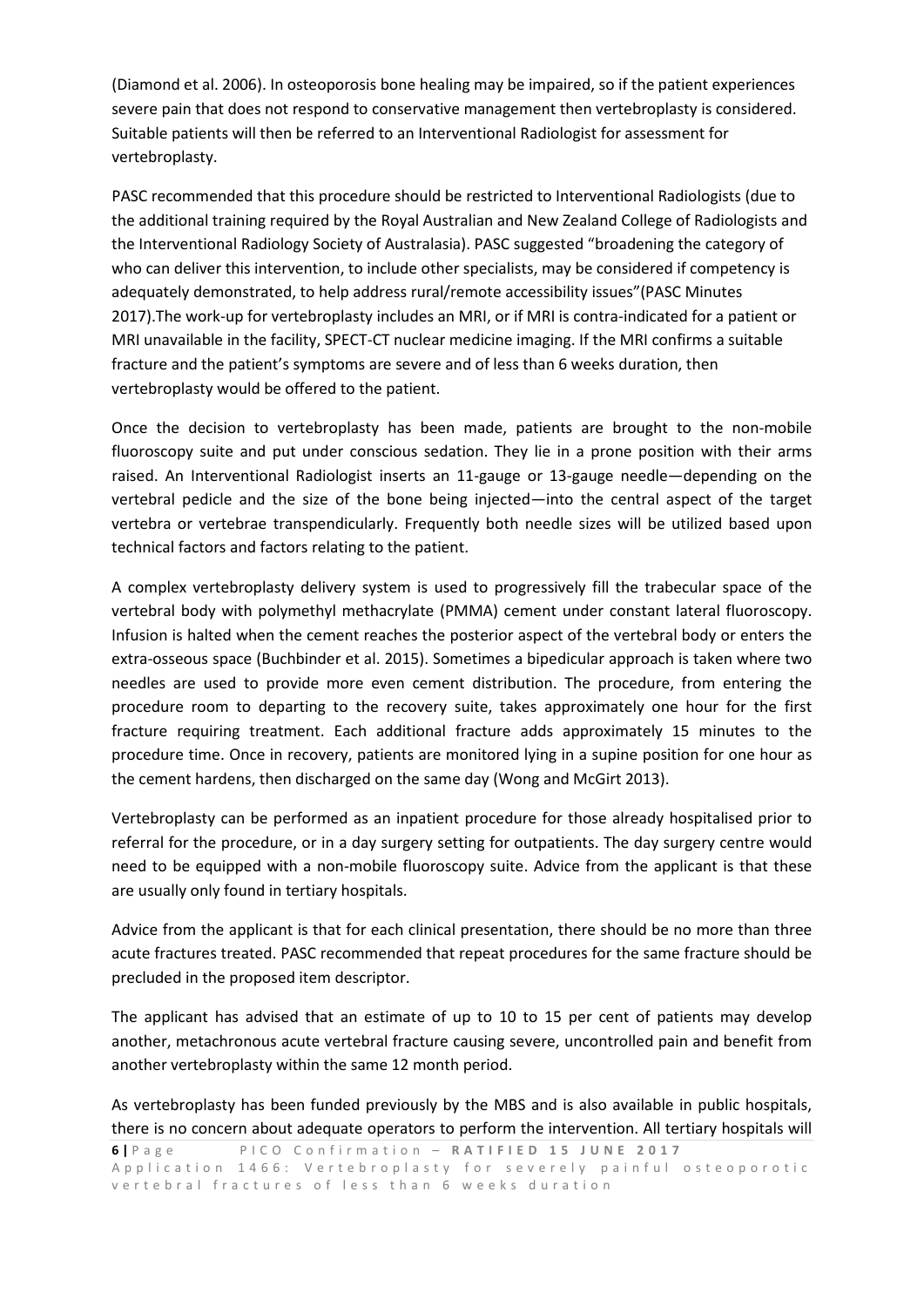have at least one Interventional Radiologist experienced in vertebroplasty, as advised by the applicant.

The required prostheses for the procedure are on the Prostheses List<sup>[2](#page-6-0)</sup>. The devices listed below all include PMMA and a complex delivery system. Consumables required for the intervention are skin antiseptic, sterile drapes, sterile gown and gloves for the operator.

| <b>Name</b>           | Code         | <b>Description</b>              | <b>Minimum benefit</b> |
|-----------------------|--------------|---------------------------------|------------------------|
| G-21 Kit              | <b>OH503</b> | Radiopaque Bone Cement for      | \$500.00               |
|                       |              | Vertebroplasty                  |                        |
| Vertebroplasty System | JJ609        | Vertebroplasty System           | \$174.00               |
| Traumacem             | SY429        | Cement with mixing and delivery | \$500.00               |
|                       |              | system                          |                        |
| AVAmax                | <b>HW577</b> | Radiopaque bone cement system   | \$500.00               |

**Vertebroplasty devices listed on the Prostheses List**

Advice from the applicant is that the longest learning curve associated with the procedure is gaining dexterity with high grade interventional fluoroscopy and needle placement and that Interventional Radiologists develop these skills during their formative training.

Although vertebroplasty is safe for most patients there are adverse events associated with the procedure. A rare safety issue in vertebroplasty patients is cement extravasation into the spinal canal or neuroforamen. It is generally asymptomatic or transient, but on rare occasions can be responsible for severe complications, painful radiculopathy and weakness (Wong and McGirt 2013). Cement extravasation can result in neurological deficits or a cement embolism to the lungs and other organ systems. Surgical management may include decompression which can further destabilise the spine, especially in severe osteoporosis (Sidhu et al. 2013). Advice from the applicant is that the incidence of extravasation can be reduced by use of fluoroscopy in a dedicated nonmobile suite.

Other adverse events, occurring at a rate of one to three per cent after vertebroplasty, are haemorrhage, blood loss, fracture of ribs, fever, nerve root irritation and infection (Wong and McGirt 2013). There is a suspected risk of subsequent fractures in the long-term; however, this has not been reported widely in the literature.

The clinical claim is that vertebroplasty will reduce pain in patients with severely painful osteoporotic vertebral fractures of less than 6 weeks duration not responding to conservative medical therapy and is superior to the comparator, intensified and extended conservative medical therapy. No follow-up treatment is routinely given after vertebroplasty.

#### *Rationale*

There has been disagreement in past studies over the most appropriate volume of cement used in vertebroplasty. The volume of cement used has ranged from 2.8  $cm<sup>2</sup>$  in an earlier trial by Buchbinder

<span id="page-6-0"></span> <sup>2</sup> http://www.health.gov.au/internet/main/publishing.nsf/Content/health-privatehealth-prostheseslist.htm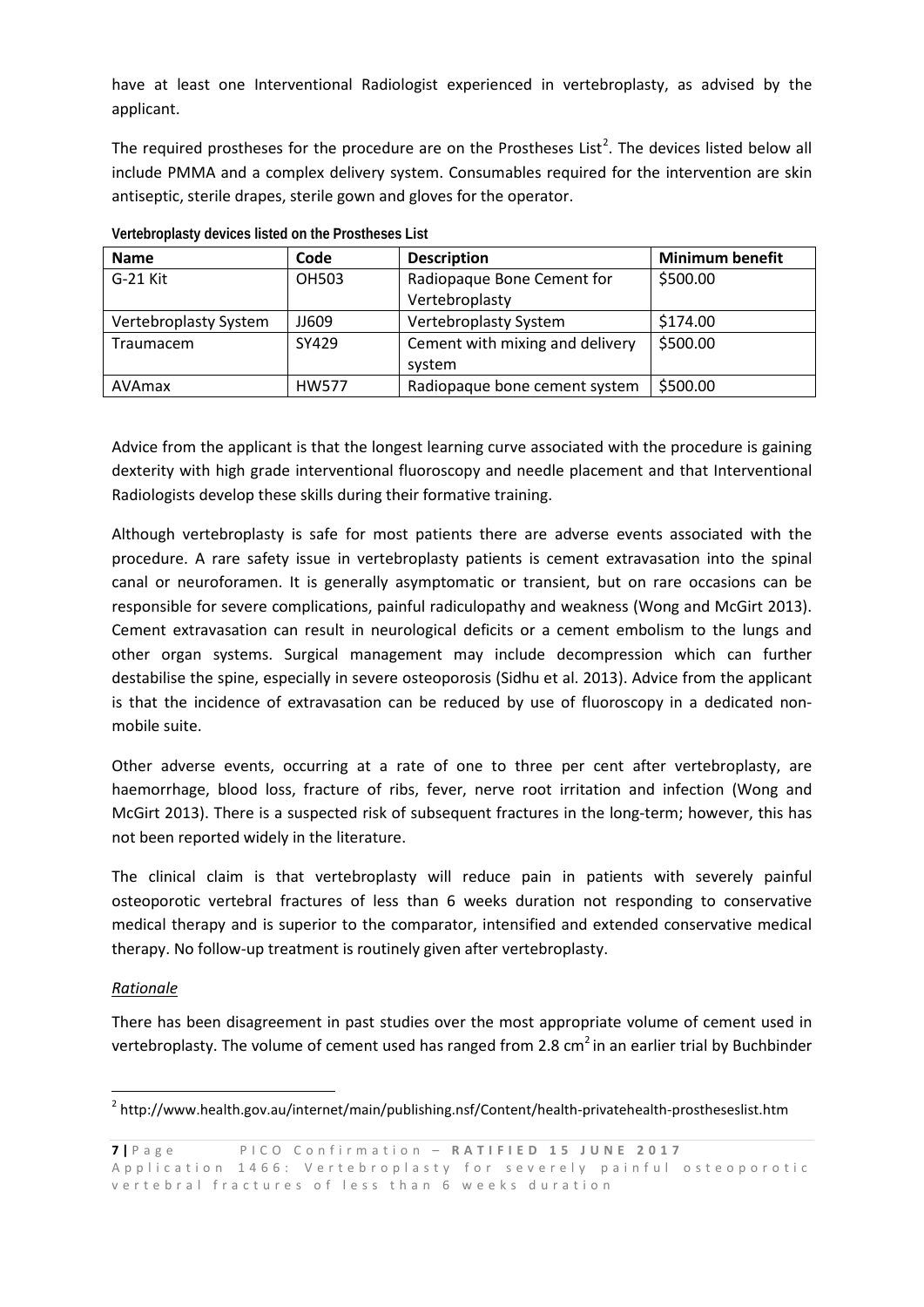(2009) to 7.5 cm<sup>2</sup> in the VAPOUR trial (Clark et al. 2016). The "adequate vertebral fill technique" as used in the VAPOUR trial is now standard clinical practice according to the applicant.

#### **Comparator**

#### *Change in practice*

It is expected vertebroplasty will be provided in addition to conservative medical therapy (opiates, early mobilisation and fall prevention).

#### *Main alternative*

The comparator for this intervention is intensified and extended conservative medical therapy, which usually consists of treatment with analgesics (including simple analgesics, with or without opiates) and rest, followed by aided mobilisation with or without physiotherapy. Conservative medical therapy can include a number of approaches, such as heat therapy, spinal injections, muscle relaxants and anti-resorptive agents. Once the patient can start mobilising, rehabilitation may commence to facilitate confidence with mobilisation and independence, which may involve transfer of the patient to a specialist rehabilitation hospital, before discharge home.

#### *Rationale*

There are no direct comparators to vertebroplasty. Intensified and extended conservative medical therapy is what this patient population receives in clinical practice when vertebroplasty is not available.

PASC considered a potential comparator could be spinal fusion surgery; however the applicant advised that spinal fusion is not appropriate for patients with osteoporosis. PASC also considered that a potential comparator was kyphoplasty; however the applicant suggested this is not used in Australia and therefore not relevant to this application.

#### *Limitations on the provider or the setting*

Intensified and extended conservative medical therapy, namely analgesics with or without opiates followed by rest and mobilisation, is a standard practice and can be provided in all settings in Australia.

#### **Outcomes**

#### *Patient relevant*

It is proposed that vertebroplasty will result in clinically significant improvements in pain reduction, disability reduction, anatomic deformity of the fracture, and the duration of hospital stay. Further, opioids are often poorly tolerated, particularly in the elderly with the adverse effects of opiate medication and immobilisation leading to additional health issues including poor cognition, increased risk of falls, constipation and nausea (Goldstein et al. 2015). The applicant claims vertebroplasty will reduce the adverse events associated with opioid use in the target population.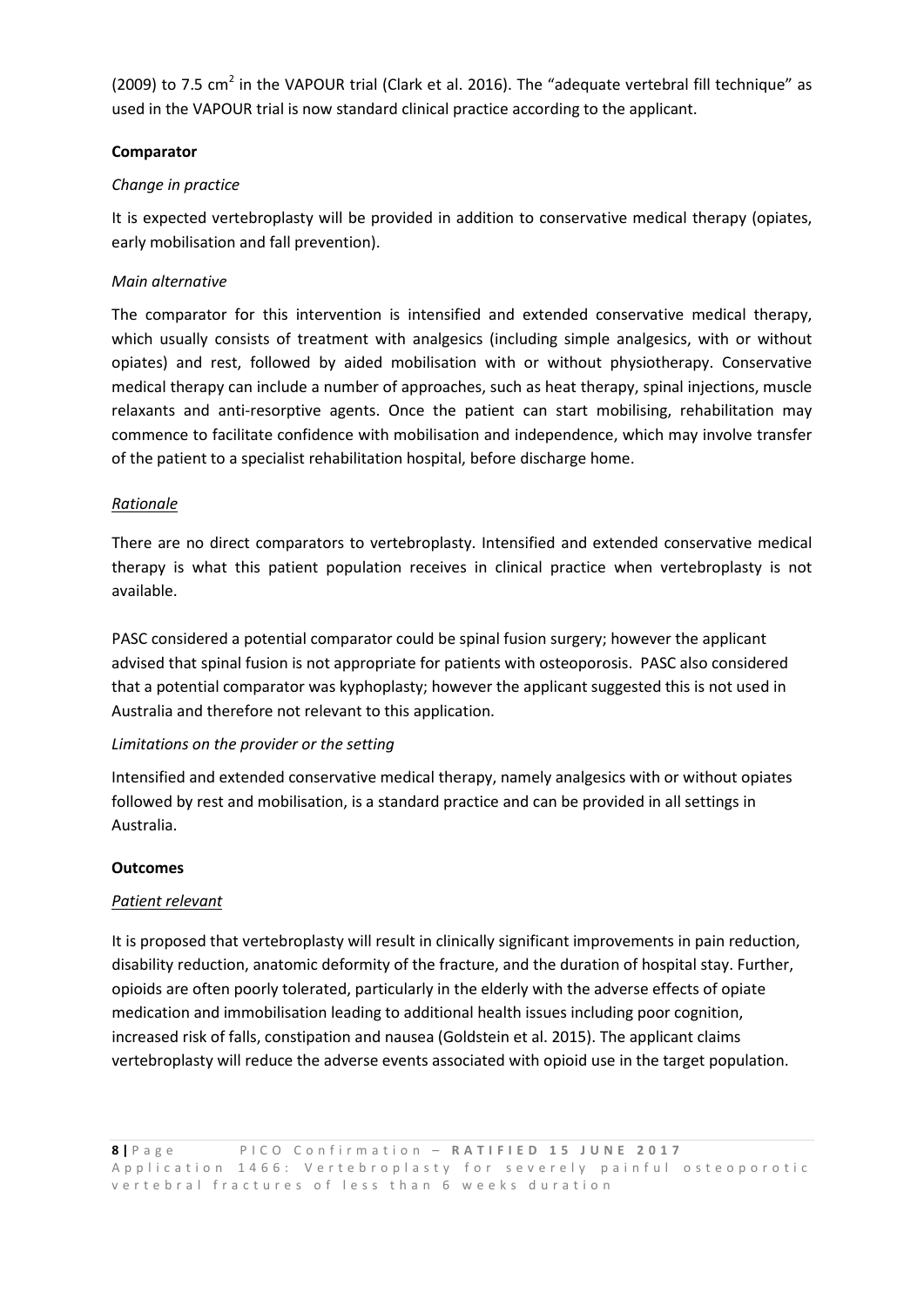Clinical effectiveness:

- **Reduction in pain, short- and long-term**
- Reduced disability, short- and long-term
- Quality of life scores, short- and long-term
- Reduced fracture deformity
- Reduced duration of hospital stay
- Reduced analgesic, namely opiate, use
- **Improved mobility**

#### Safety outcomes:

- **•** Mortality
- **New fracture incidence**
- Adverse events associated with vertebroplasty
- Adverse events associated with opioid use (e.g. falls, confusion, nausea, and constipation drug dependency)
- Adverse events associated with progressive fracture compression and retropulsion, including neural compression

#### *Healthcare system*

Vertebroplasty is expected to be associated with the following outcomes to the healthcare system:

- Cost of the procedure (and any adverse events)
- **If** Increase in the number of MRIs required
- The number of radiographs performed is not expected to change
- A change in costs associated with ongoing management in patients where vertebroplasty is successful (hospital, medication, patient costs)
- A change in costs associated with adverse events due to opioid use
- **EXECT** Reduction in use of radio-isotope bone scans being replaced by MRI

The uptake of the proposed service is estimated to reach 400–500 cases per year. This number is slightly lower compared with data from the previous listing of vertebroplasty on the MBS, due to a more restricted eligible population. The applicant advised that these cases are already occurring in both public and private hospitals, with all necessary infrastructure in place. The treatment is therefore in current clinical practice, but not funded through the MBS. No difficulties are expected in meeting patient demand.

The applicant has advised that the chance of leakage to non-targeted populations is expected to be small, given there was modest usage of vertebroplasty when MBS funding was previously available.

#### *Rationale*

These outcomes are based on those reported in the pivotal study by Clark et al. (2016), cited in the application documents, as well as informed by feedback from the applicant and consultation documents.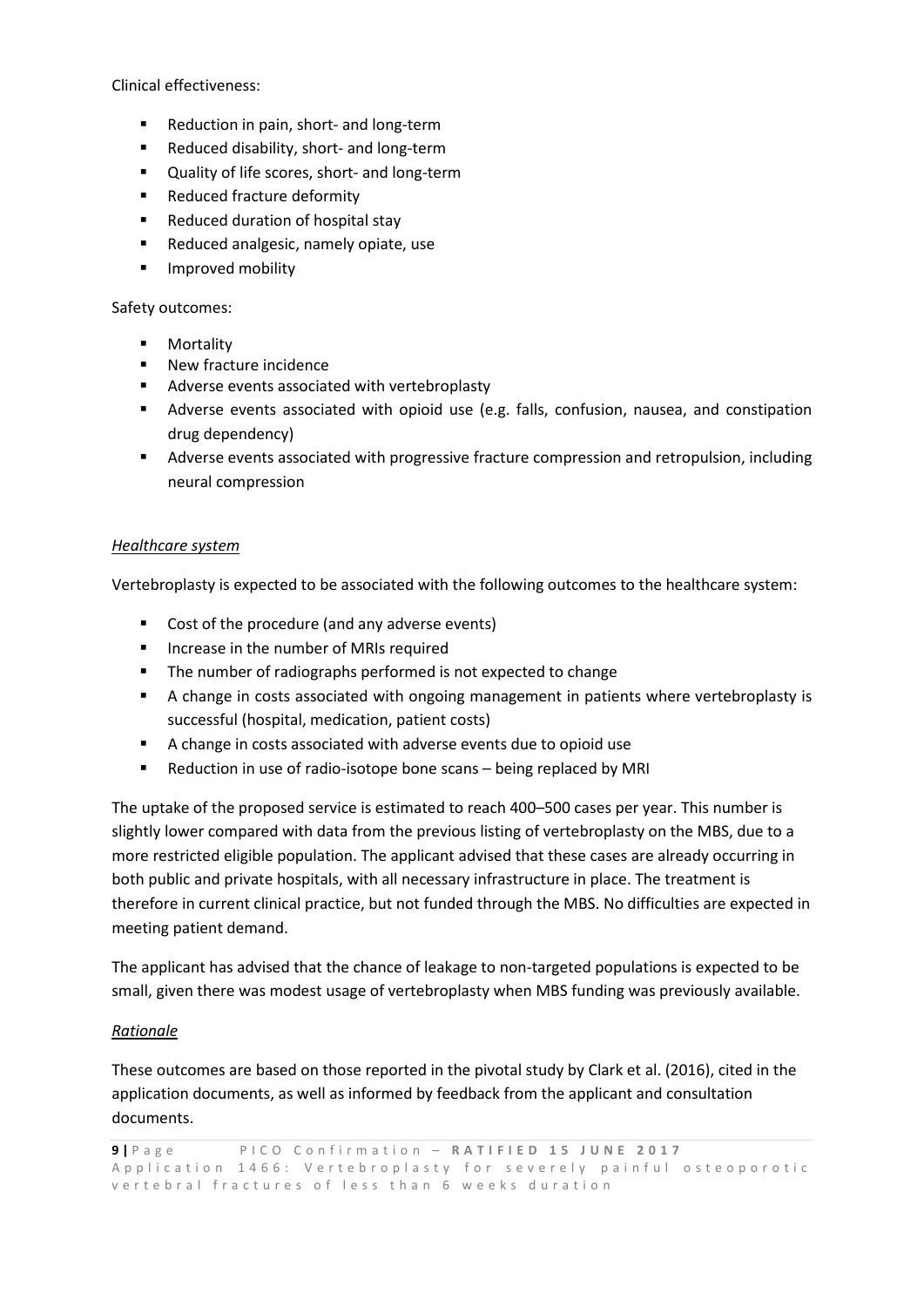Conflicting responses were provided on whether a spinal or neurosurgeon must be present for the procedure. Consultation feedback suggested this should be the case, given risks associated with cement extravasation. Advice from an independent neurosurgeon indicated it is not necessary for a spinal or neurosurgeon to be present at the procedure. PASC agreed that a surgeon would not add value in the event of extravasation of cement.

#### *Current clinical management algorithm for identified population*

[Figure 1](#page-10-0) provides a clinical management algorithm explaining the current approach, conservative medical therapy, in the absence of public funding for the proposed medical service, with reference to existing clinical practice in Australia.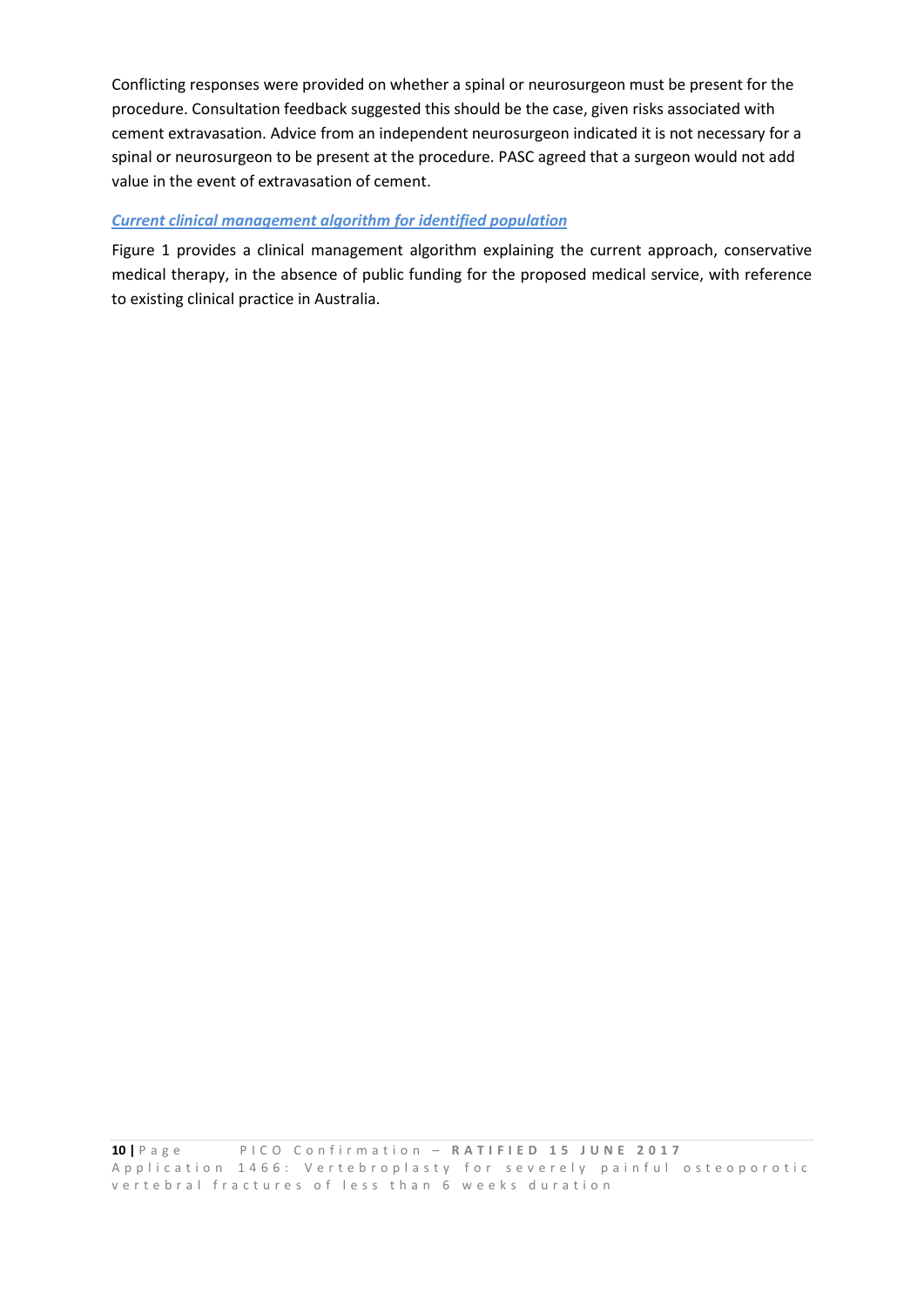<span id="page-10-0"></span>*Figure 1 Clinical management pathway of current clinical practice—conservative medical therapy*

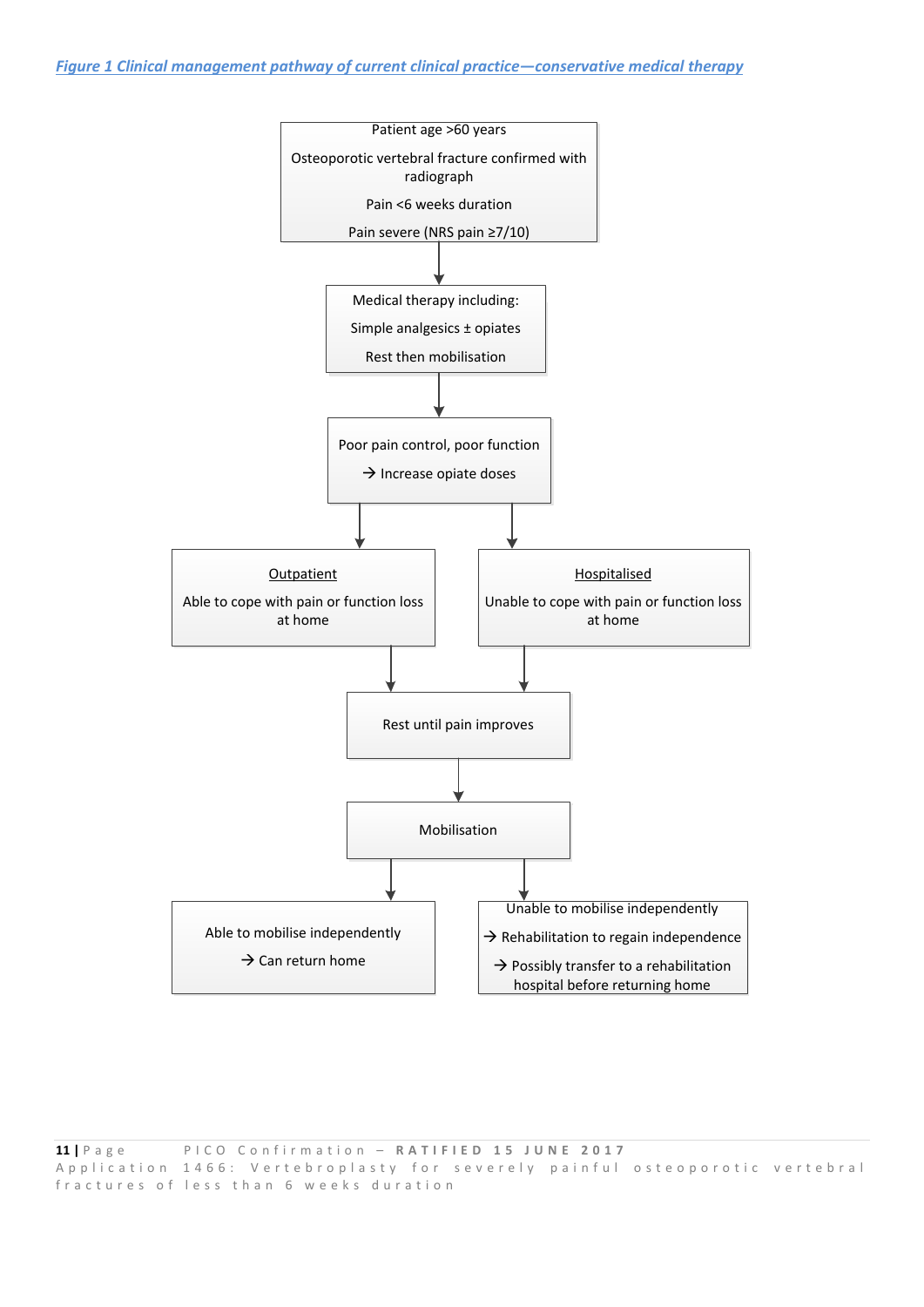#### *Proposed clinical management algorithm for identified population*

[Figure 2](#page-12-0) provides a clinical management algorithm explaining the expected management of the eligible population if the proposed medical service, vertebroplasty, were to be publicly funded.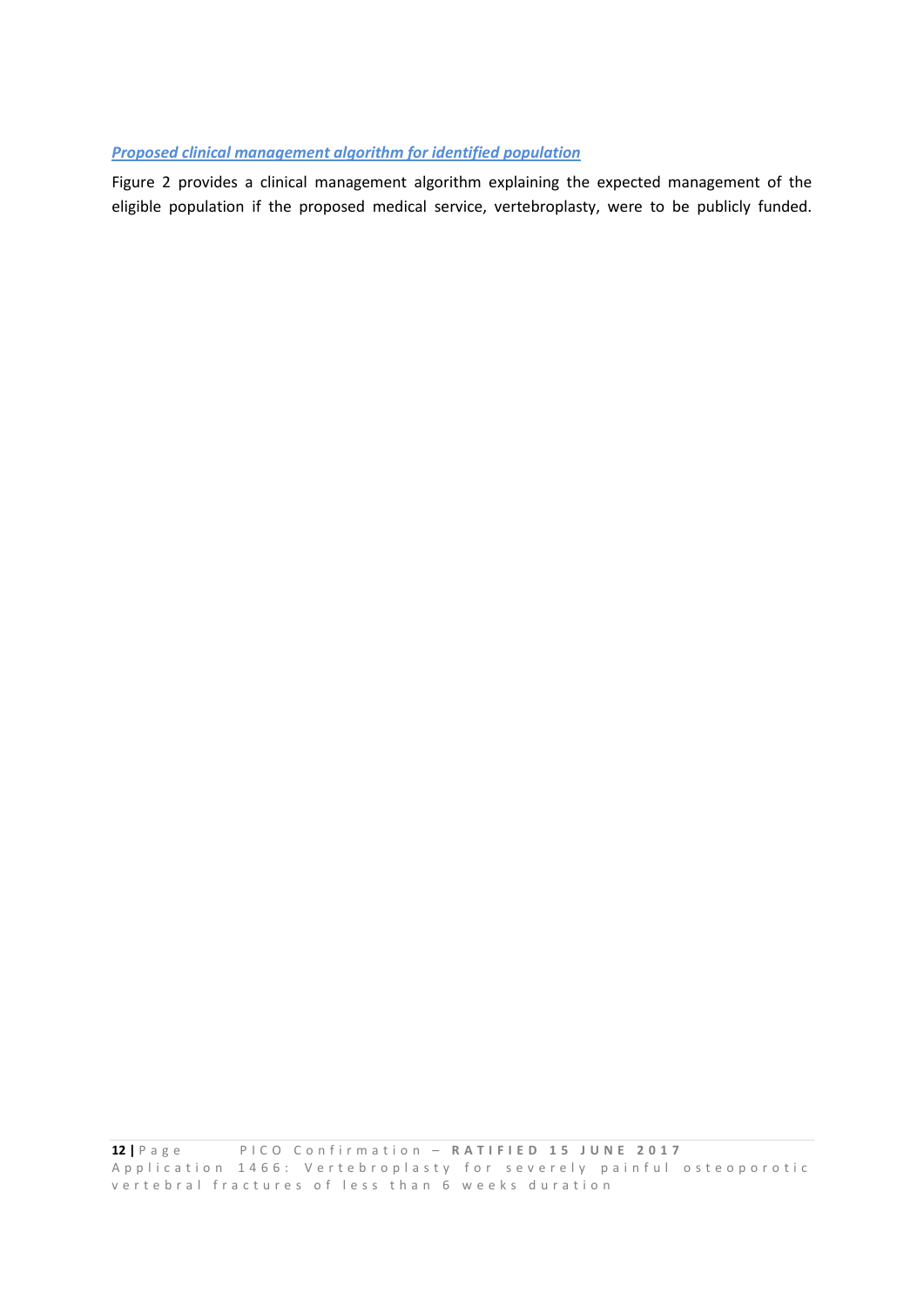<span id="page-12-0"></span>*Figure 2 Clinical management pathway of proposed clinical practice—vertebroplasty*

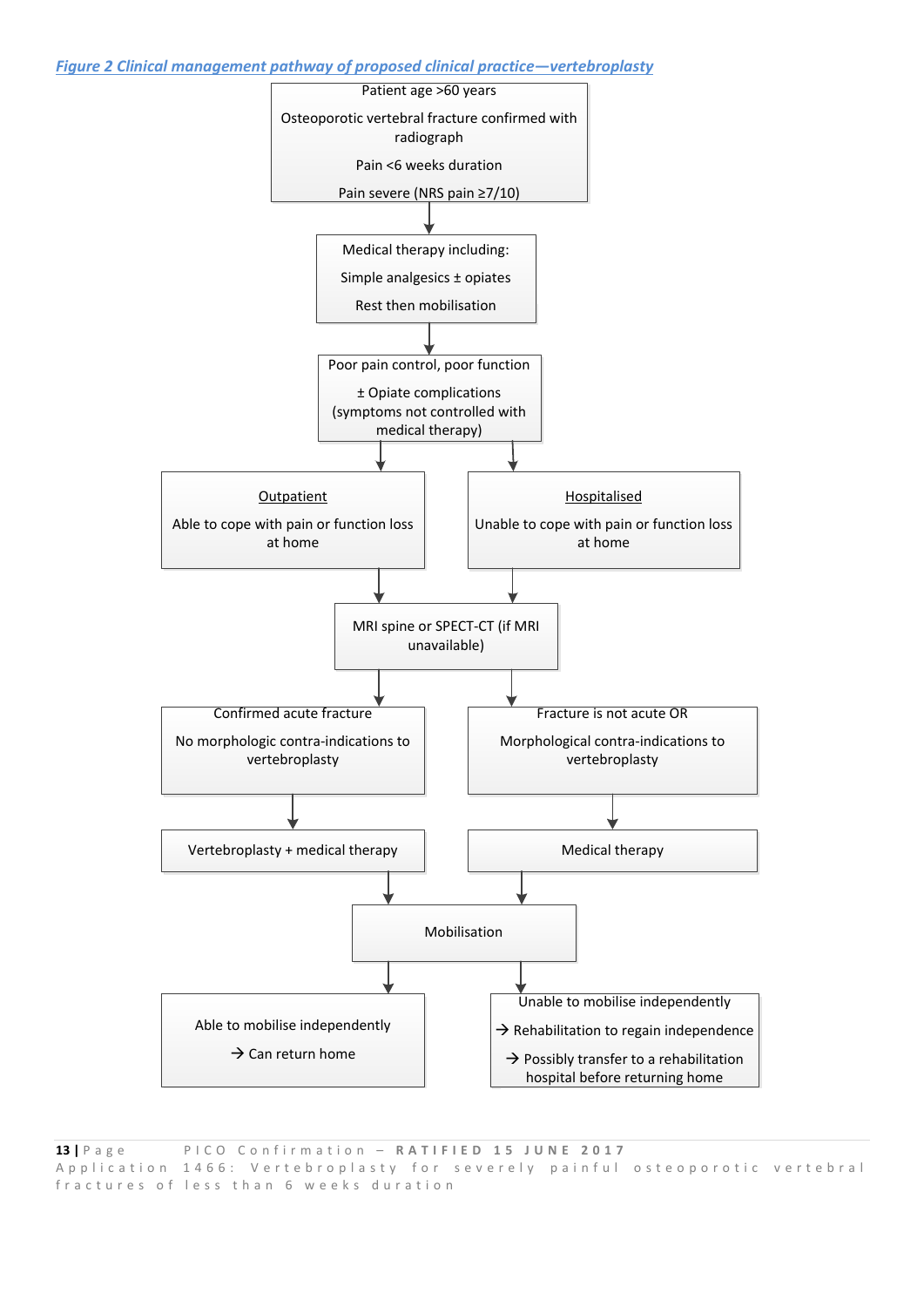#### *Proposed economic evaluation*

If the applicant's claim of superiority is founded then a complex economic model (incorporating cost effectiveness evaluation and cost utility evaluation) plus utilisation and financial analysis should be undertaken.

#### *Proposed item descriptor*

The proposed MBS item descriptor defining the population and medical service usage characteristics that are expected to define eligibility for MBS funding is outlined below.

#### Category 3—therapeutic procedures *Proposed item descriptor*

VERTEBROPLASTY, *performed by an interventional radiologist,* for the treatment of a painful osteoporotic vertebral compression fracture, where *the patient is aged >60*

- (a) pain is severe (numeric rated pain score  $\geq 7$  out of 10);
- (b) symptoms are poorly controlled by analgesic therapy, namely opiates;
- (c) severe pain duration is <6 weeks; and
- (d) there is MRI (or SPECT-CT if MRI unavailable) evidence of acute vertebral fracture

*Not to be performed more than once on the same fracture* 

(Anaes.)

#### MBS Fee: \$700

**Note:** The item descriptor has been amended (as marked in *red italics*) to reflect PASC's advice that the age restriction be removed; the procedure be restricted to interventional radiologists; and repeat procedures be precluded on the same fracture.

The applicant advised that the intention is that this item be co-claimed with item 61109 (FLUOROSCOPY – MBS fee**:** \$258.90).